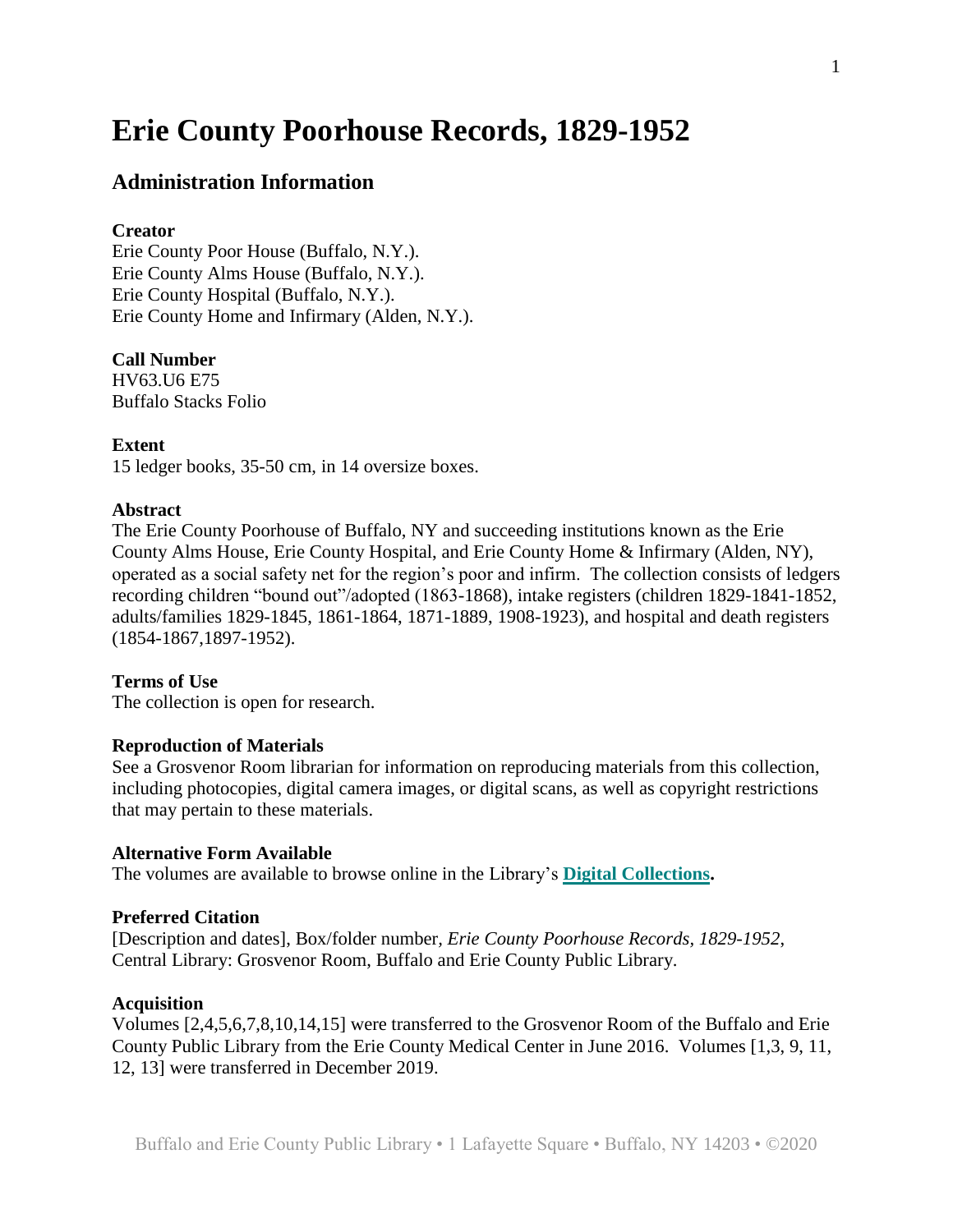#### **Processing Information**

Collection processed by Sue Cutrona, Special Collections Librarian, June 2016 and January 2020.

# **Historical Note**

The Erie County Poorhouse was established in 1829 in Black Rock, NY (at that time a separate village from Buffalo) on Porter and Fargo Avenues. The institution relocated in 1850 to the rural "Buffalo Plains" on the outskirts of Buffalo along Main Street. This location is now the South Campus of the University at Buffalo.

The Poorhouse remained on Main Street from 1851 to 1926, and in that time provided assistance to over 180,000 men, women, and children. The institution came to include an insane asylum, a hospital with maternity and consumptive wards, a working farm, and a cemetery. The Poorhouse was not a workhouse or jail. It provided relief and/or medical care to those that had no other options. The majority of the inmates were male, often seasonal manual laborers, farmers, and artisans who only needed help for just part of the year. According to Dr. Roseanne Higgins, local anthropologist and poorhouse researcher, the duration of stay averaged 6 weeks.

Inmate ethnicity is noted in the intake registers. Jennifer Liber Raines, local researcher, found that the Poorhouse inhabitants' nation of origin coincided with the influx of immigrants that would soon make up much of the population of Buffalo, i.e., German and Irish. From 1851 to 1913, fifty-nine percent of the inmates were foreign born immigrants.

First appointed and then elected, the Keeper of the Poorhouse [later referred to as the Superintendent] was responsible for all administrative functions of the institution. The Keeper reported to the County Superintendent(s) of the Poor [later referred to as the Commissioner of Charities and Corrections], who was legislatively required to provide an annual report to the Erie County Board of Supervisors.

Men and women resided in separate wards. At first, children were admitted to the Poorhouse along with their families. Critics of this practice believed that this caused the cycle of poverty to continue with each generation. The Buffalo Orphan Asylum opened in 1836, and some children were moved here from the Poorhouse in the following years. After New York State passed "The Children's Law" in 1875, those between the ages of 3 and 16 were placed in orphan asylums or similar charities. In 1878 this began to include children 2 years of age. The law was not always enforced, and some children did remain in poorhouses unofficially. Children who did go into orphanages could be retrieved later by a parent or relative, or eventually adopted. Some were temporarily or permanently "bound out," to other families in a type of indentured arrangement like an apprenticeship, or an unofficial adoption.

By 1907, the rapidly growing University at Buffalo (UB) was seeking a new campus. At the same time, Erie County planned to relocate the institution now known as the Almshouse. In 1909 the University bought the land from the County. The new campus was dedicated in 1920 and at first the University existed in buildings formerly utilized by the Almshouse. In 1926, residents of the Almshouse were eventually moved to the new Erie County Home and Infirmary located in Alden, NY. For the few years prior, the Almshouse and the University, although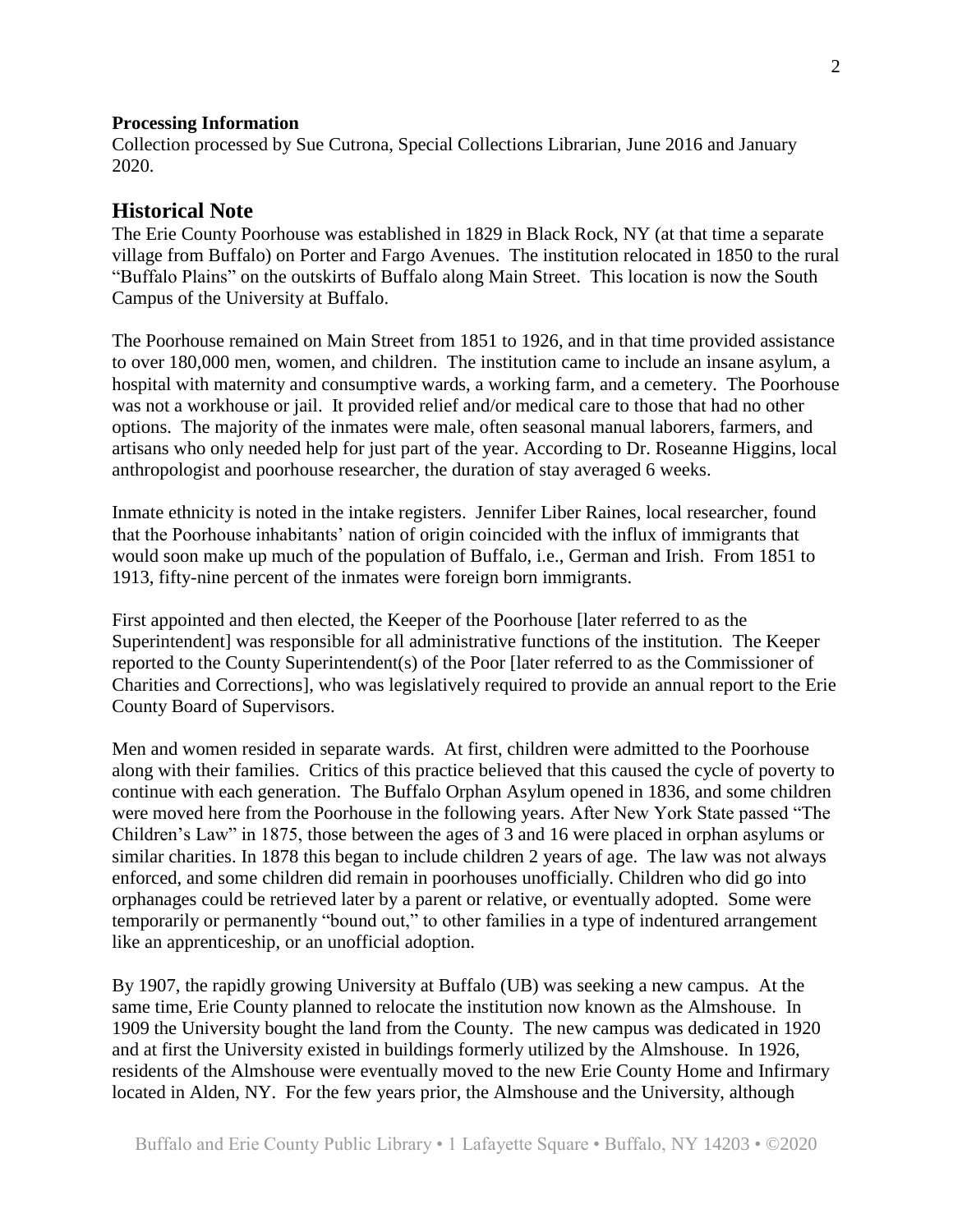separate institutions, actively shared the same parcel of land. Hayes Hall originally housed the insane asylum of the Almshouse, and later became the University's administrative offices.

From 1851 to 1926, 11,000 people died at the Poorhouse/Almshouse, 6% of the residents. The cemetery on site was only for inmates, not a general pauper's cemetery. Some bodies from the original location at Black Rock were moved to Main St. in 1852, soon after it opened. Burials continued until 1913. The majority of the people that died in the institution were claimed by family or friends and buried elsewhere. According to Higgins, between 1880 and 1913, 3198 people were buried in the Almshouse cemetery. No gravestones or permanent maps of the cemetery have been identified. Temporary markers were placed on burial sites to identify the deceased in the event that family came to retrieve the body.

The death ledgers may state the disposition of the body, including cemetery location. According to Higgins, 469 bodies were donated to the medical schools of either UB or Niagara University between1897 and 1913. It is not believed that these bodies were not brought back to the Poorhouse for burial.

In 2012, UB began a construction project that necessitated the excavation and removal of a portion of the cemetery. The presence of the remains was known, due to previous excavations in the 1930s, 1960s, and 2009. Staff and students of the UB Department of Anthropology recovered the remains of 372 bodies; it is estimated that another 1,500 -3,000 more may still be buried there. In October of 2017, the exhumed bodies were reinterred in Assumption Cemetery on Grand Island, NY.

# **Scope and Content**

The records consist of 15 ledgers and detailing personal information on Poorhouse residents and hospital patients either during intake, or at the time of death. Information was recorded in chronological order. No index by name is included, except for Vol. 2 [Erie County Poor House] Children's Record. Most of the people listed in the registers are adults, but children may have gone in with a parent/relative temporarily and will be listed by name. Infants born in the poorhouse are also noted, with the date of birth and name of mother.

| [Vol]          | Institution                                | Date range                                   | Ledger type            |
|----------------|--------------------------------------------|----------------------------------------------|------------------------|
|                | <b>Erie County Poor House</b>              | Jan 1829 -<br>Aug 1845                       | <b>Intake Register</b> |
| 2              | [Erie County Poor House] Children's Record | 1863-1868                                    | <b>Intake Register</b> |
| $\overline{3}$ | [Erie County Poor House] Children's Names  | November<br>$1841 -$<br>September<br>of 1852 | <b>Intake Register</b> |
| $\overline{4}$ | <b>Erie County Poor House</b>              | 1861-1864                                    | <b>Intake Register</b> |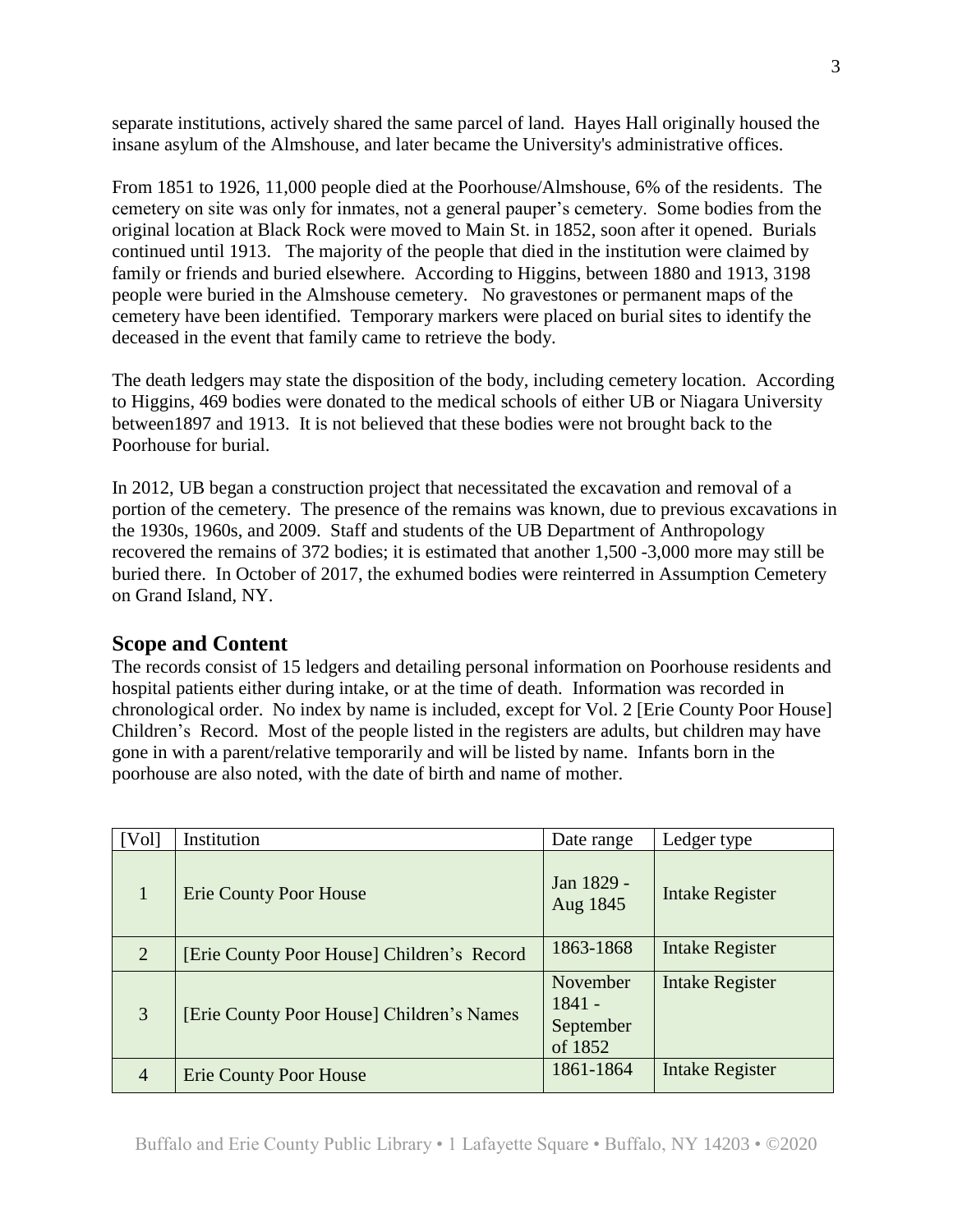| 5              | <b>Erie County Alms House</b>             | 1871-1873                                          | <b>Intake Register</b>               |
|----------------|-------------------------------------------|----------------------------------------------------|--------------------------------------|
| 6              | Erie County Alms House ("Book B")         | 1872-1873                                          | <b>Intake Register</b>               |
| $\overline{7}$ | <b>Erie County Alms House</b>             | 1873-1889                                          | <b>Intake Register</b>               |
| 8              | <b>Erie County Alms House</b>             | 1908-1923                                          | <b>Intake Register</b>               |
| 9              | Hospital of the Erie County Alms House    | October<br>$1854 -$<br>October<br>1867,<br>undated | Hospital register,<br>Medical record |
| 10             | <b>Erie County Hospital</b>               | 1894, 1897-<br>1928                                | Deaths, Medical<br>record            |
| 11             | [Erie County Hospital] Consent of Autopsy | June 1898 -<br>June 1919,<br>incomplete            | Deaths                               |
| 12             | <b>Erie County Hospital Morgue Record</b> | July 1907 -<br>April 1918                          | Deaths                               |
| 13             | <b>Erie County Hospital Morgue Record</b> | April 1918<br>$-1925$                              | Deaths                               |
| 14             | Erie County Home & Infirmary              | 1926-1941                                          | Deaths                               |
| 15             | Erie County Home & Infirmary              | 1942-1952                                          | Deaths                               |

# **Container List**

Box 1 [Vol. 1] **Register of Persons received at the Erie County Poor House from January 8, 1829 to August 5, 1844.** Includes children and adults. Name, age, place of nativity, town/county pauper or vagrant, date of commitment, by whom committed (can be a city sexton, justice of the peace, or doctor), town sent from, date committed, and date discharged. Discharge notes include "carried forward" (continued to reside at the Poor House in the next recorded year) and "At Mrs. Heely's" [sic] (sent to Buffalo Orphan Asylum, managed by Orissa Healy). Some years include notes in the nativity column indicating intemperance. Some years include a count of the information recorded (i.e. number of citizens, foreigners, males, females, town sent from). In chronological order, no index.

Box 2 [Vol. 2] **[Children's Record] Children Bound Out by Erie County Superintendents of the Poor, October 1863-1868**. Name, date of commitment, date of discharge, who took them out and where they were taken. In rough chronological order, includes alphabetical index.

Box 3 [Vol. 3] **Register of Children's Names in the Pauper Asylum, November 1841- September 1852.** Date received, name, age, names of parents, nativity (place of birth/ethnicity), how discharged & to whom. Each October 1st, the children currently residing in the Alms House were listed as "carried forward" into the new record-keeping year. Parents' names are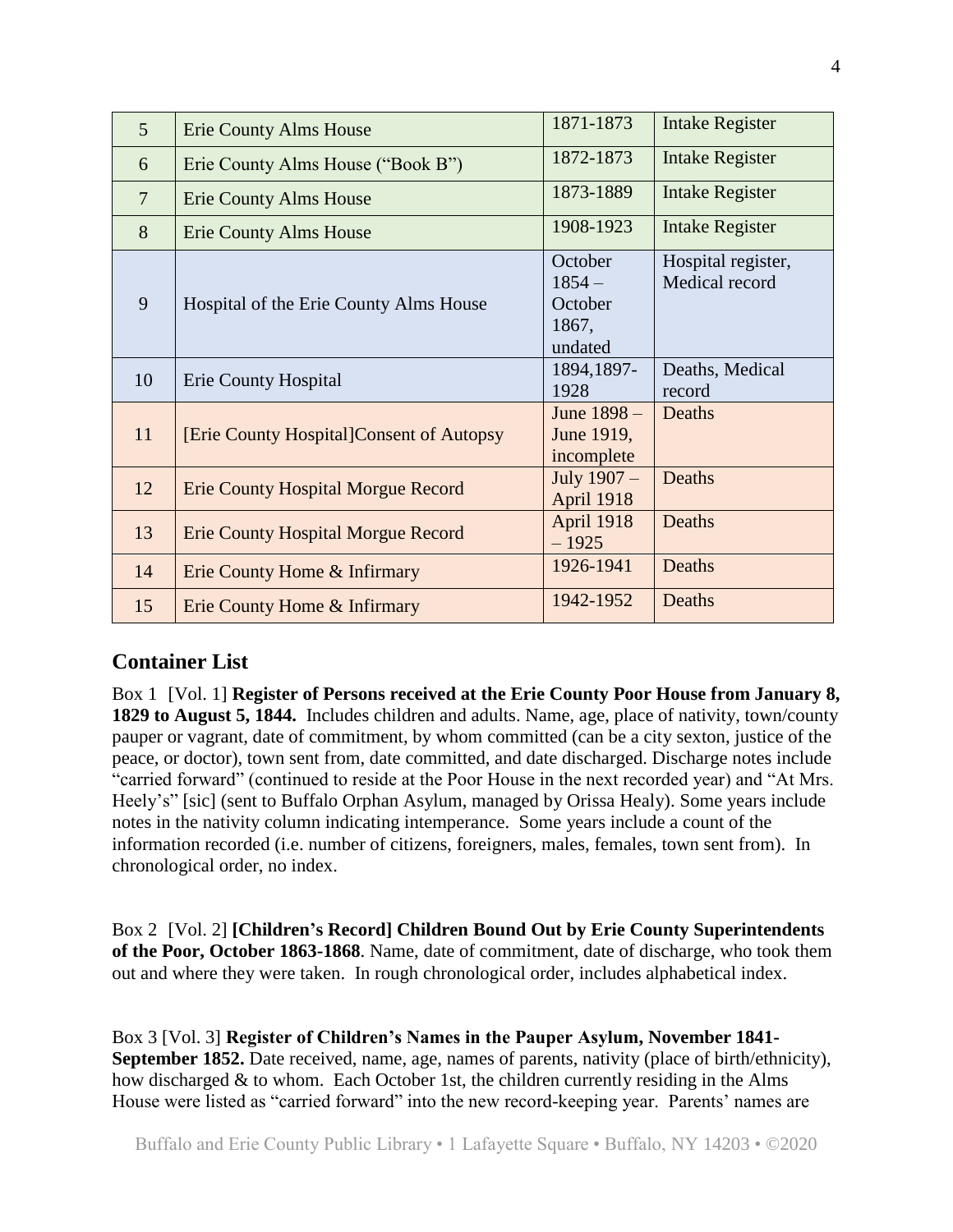rarely recorded. Some children are discharged to family members; others are bound out to local families. Deaths by illness are noted, recording outbreaks of cholera in 1845 and 1849-1950, and measles in 1849-1850. In chronological order, no index. Water damage at the top of the book make some entries difficult to read. **Note:** The first section of this volume lists children in the Alms House who were sent to the **Orphan Asylum**. The first page of 1841 has the heading of "Register of Orphaned Children with Mrs. Orissa Healy." Healy was the director of the Buffalo Orphan Asylum. Some later years indicate "To Buffalo Orphan Asylum" in the column indicating how a child was discharged. One of the last pages has a short listed titled "A list of names of children taken from Erie Co. Poor House to Buffalo City Orphan Asylum, Dec 19, 1849."

Box 4 [Vol. 4] **Register of Persons Received at the Erie County Poor House, October 1, 1861 – October 1, 1864**: Includes name, age, nativity, gender, date of commitment and by whom, cause of commitment, death, date of discharge, and number of days in the institution. Identifies individual as pauper, vagrant, insane, idiot, and orphan. In chronological order, no index.

Box 5 [Vol. 5] **Register of Persons Received at the Erie County Alms House, October 1, 1871 – October 1, 1873**: Note: Overlaps in date range with "Book B" below, and within this book there is also duplication of the lists of October 1, 1871 – Jan 13, 1872 (this time period is recorded twice and renumbered, most of the people are the same. Includes name, age, nativity, gender, occupation, date of commitment and by whom, cause of commitment, death, date of discharge, notes about disposition, and number of days in the institution. Identifies individual as pauper, vagrant, insane, idiot, and orphan. In chronological order, no index.

Box 6 [Vol. 6] **(Book B) Register of Persons Received at the Erie County Alms House, 1872-1873 [1874]**: Overlaps chronologically with Vol.3, although Vol 3. is more comprehensive with a date range of October 1, 1872 – December 31, 1872; October 1, 1873 – December 1873; January 1-17, 1874. Includes name, age, nativity, occupation, gender, date of commitment, by whom of what town, direct cause of commitment, death, date of discharge, number of days in the institution. Identifies individual as pauper, vagrant, insane, idiot, and orphan. In chronological order, no index.

Box 7 [Vol. 7] **Register of State Paupers in the Erie County State Alms House at Buffalo, NY, December 1873 – September 24, 1889**. Note: Sometimes ledger heading refers to location as Buffalo Plains. Includes name, date of admission, sex, age, birth place, cause of pauperism, location committed from, committing officer\*, complaining officer\*, discharge date, bound out date, provided for—by adoption or otherwise, absconded, transferred, removed from the State, death, and remarks on where the person was sent. In chronological order, no index. Includes a few loose death certificates & hospital registers. Note on officers: The complaining officer would be a person of authority, i.e. a Justice of the Peace who decides the person should be considered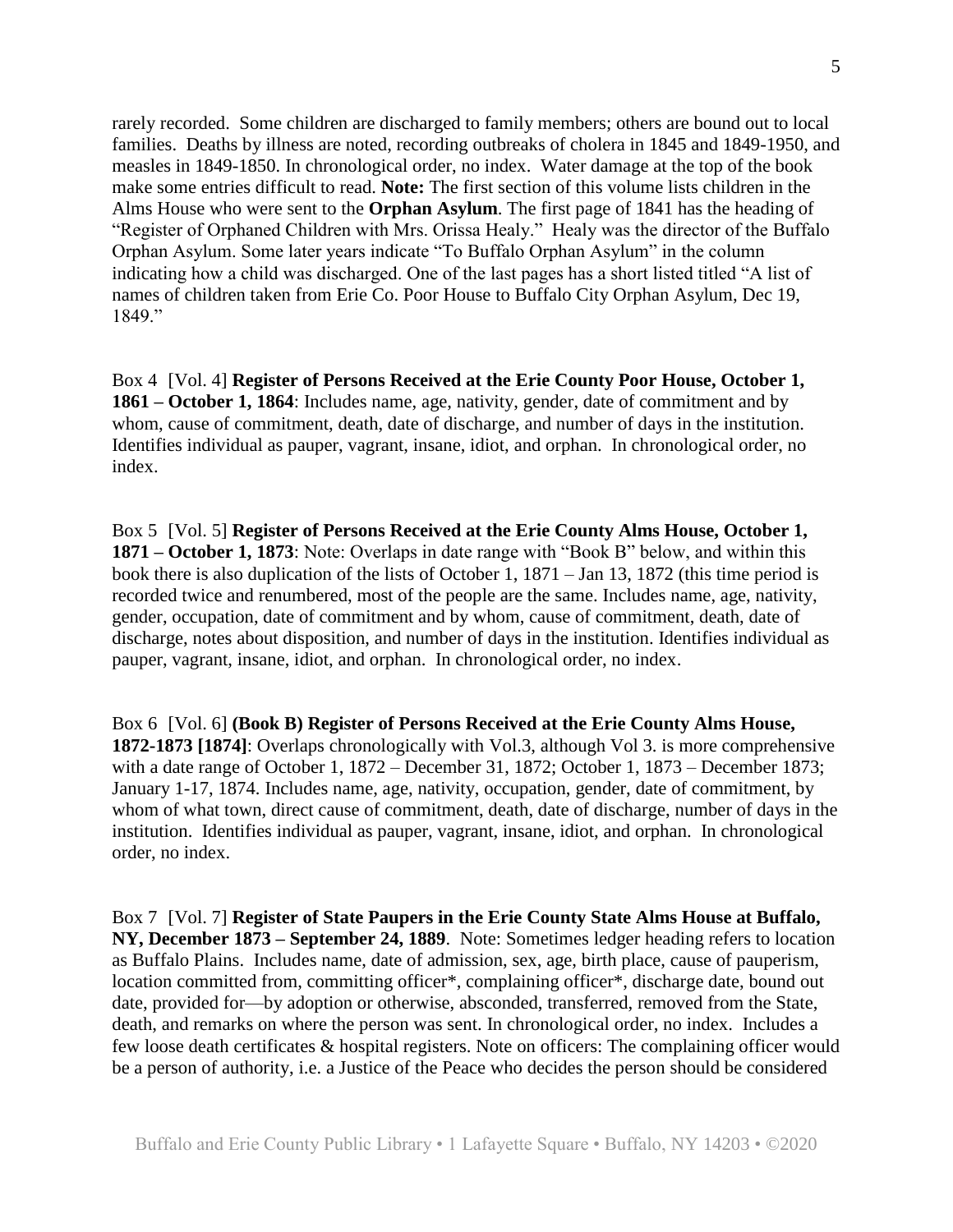for the Almshouse. As inmates could be from anywhere in NY, and the committing officer was the person in authority at the State level.

Box 8 [Vol. 8] **Register of Persons received at the Erie County Alms House, January 1, 1908 – December 31, 1923**. Includes name, age, nativity, occupation, gender, pauper, vagrant, by whom committed, date of commitment and of what town, direct cause of commitment, transferred to and returned from hospital, died, date of discharge [or death], remarks (where person went after this institution). In chronological order, no index.

Box 9 [Vol 9] **Hospital Register of the Erie County Alms House, October 1, 1854 – Oct 1867.** Name, age, nativity, habits (temperate, intemperate), occupation, disease, time under treatment in days, stage of disease when admitted, date discharged, date cured, date died, remarks (notes on condition, cause of death, sent to Sisters of Charity Hospital, etc.). Common conditions included fevers, frost bite, syphilis, and pregnancy. Outbreaks of cholera and typhoid fever are recorded in 1854.

Box 10[Vol. 10] **Records of Deaths at the Erie County Hospital, January 1, 1897 – April 7, 1928.** May include name, age, gender, nativity, occupation, date of death, date of burial, number of grave, cause of death, case number, remarks on death and disposition, i.e. taken by relatives, body given to Medical College (UB) or undertaker, or buried in Mount Saint Joseph Cemetery or in a County Plot. In chronological order, no index.

Box 11[Vol. 11] **[Consent of Autopsy, Erie County Hospital, January 9, 1898 - Dec 1903; September 2, 1910 - June 15, 1919].** Statements signed by the nearest living relative or friend of the deceased giving consent to perform an autopsy. Includes date, name of consenter, name of deceased, relationship to deceased, and signature of witness(es).

Box 12 [Vol. 12] **Erie County Hospital Morgue Record, June 25, 1907 – [April 1918], undated.** Name of deceased, sex, age, weight, date of death, date of exam, clinical history, and description of body, organs, and diagnosis, and signature of doctor.

Box 13 [Vol. 13] **Erie County Hospital Morgue Record, April 28, 1918 – [December, 1925], undated.** Name of deceased, sex, age, weight, date of death, date of exam, clinical history, and description of body, organs, and diagnosis, and signature of doctor.

Box 14 [Vol. 14] **Register of Deaths, Erie County Home & Infirmary, August 16, 1926 – December 30, 1941.** May include name, age, gender, nativity, occupation, date of death, date of burial, disposition (place of burial or other), cause of death, state number, remarks on death, and undertaker. In chronological order, no index.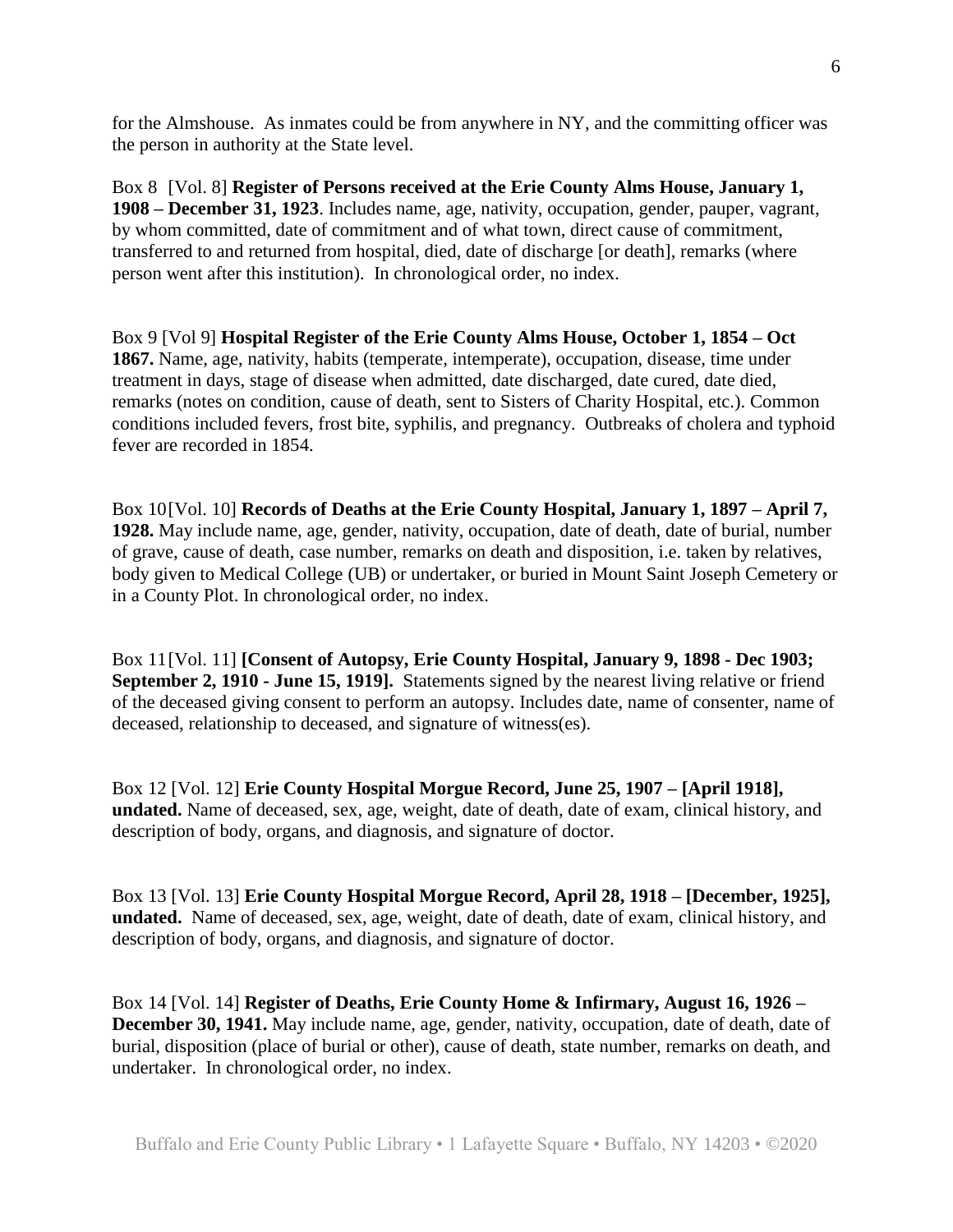Box 14 [Vol. 15] **Register of Deaths, Erie County Home & Infirmary, January 2, 1942 – August 13, 1952**. May include name, age, gender, nativity, occupation, date of death, date of burial, disposition (place of burial or other), cause of death, state number, remarks on death, and undertaker. In chronological order, no index.

# **Related Materials**

# **Historic information on the institutions:**

- 1. Buffalo Scrapbook \*RA982.B84 B839 *Hospitals in and around Buffalo [1936-1960?]* Vol. 2, pages 80-100, 315-372. Newspaper articles and images of the Poorhouse, et.al, 1895-1930s. Good source for images.
- 2. Buffalo Collection F127.E6 S82

Erie County (N.Y.). Board of Supervisors. *Proceedings of the Board of Supervisors of Erie Count.* Includes the Report of the Keeper of the Erie County Almshouse, the "Keeper of the Poor (1852-1926), and the reports of the Medical Department of the Erie County Hospital (1880-1910).

- 3. Buffalo Collection HV63.U6 H55 1998 Higgins, Rosanne L. *The biology of poverty: epidemiological transition in Western New York*. [Buffalo, NY]: [State University of New York at Buffalo], 1998.
- 4. Katz, Michael B. "From Family Refuge to Old Age Home: The Demographics History of the Erie County, New York, Poorhouse from 1829 to 1886." Poverty and Policy in American History. New York: Academic Press, 1983, pp. 57-89. Copy in Grosvenor Room Vertical File – *Erie County Home and Infirmary.*
- 5. Grosvenor Room Vertical File *Erie County Home and Infirmary.* These folders generally contain newspaper articles and brief publications.
- 6. Grosvenor Room Local History File: Citations for further sources, generally newspaper articles and some book references. Look under "Almshouse, Erie County" and "Erie County Home and Infirmary."

# **Studies based on the 2012 excavation at the University at Buffalo:**

7. Buffalo Collection CC79.5 .H85 B56 2017 Byrnes, Jennifer F. and Jennifer Lynn Muller, eds. *Bioarchaeology of impairment and disability: theoretical, ethnohistorical, and methodological perspectives*. Cham, Switzerland: Springer, 2017.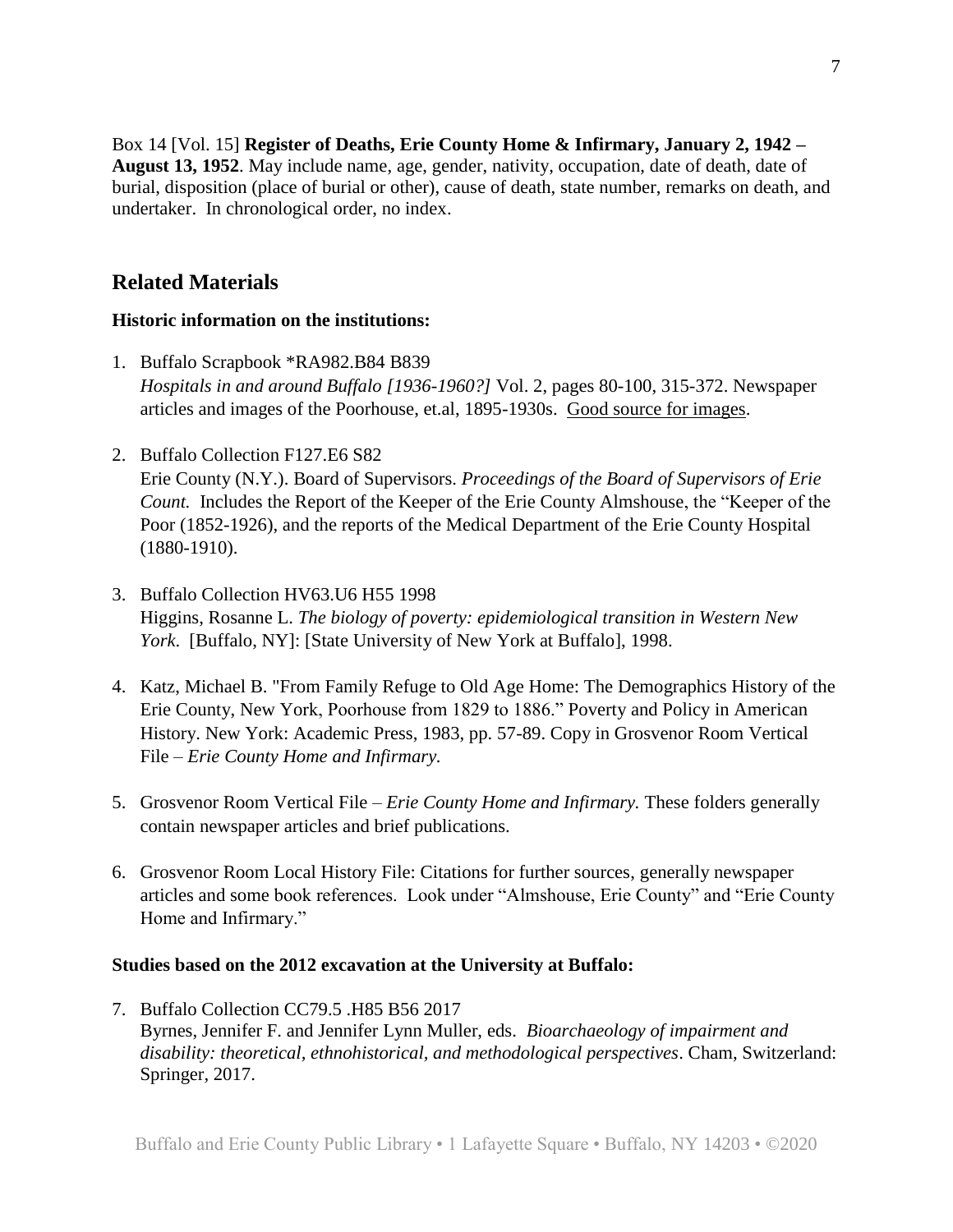Includes two chapters on the EC Poorhouse: Chapter 7. *Rendered Unfit: "Defective" Children in the Erie County Poorhouse*; Chapter 11. *Injuries, Impairments, and Intersecting Identities: The Poor in Buffalo, NY 1851-1913*.

- 8. Buffalo Collection HV63.U6 B97 2015 Byrnes, Jennifer Frances. Ph. D. *'A pauper's shame': A biocultural investigation of trauma, impairment, and disability in the Erie County Poorhouse Cemetery, 1851-1913* Buffalo, N.Y.: State University of New York at Buffalo, 2015.
- 9. Nystrom, Ken, Joyce Sirianni, Roseanne Higgins, Douglas Perrelli, and Jennifer L. Liber Raines. "Structural Inequality and Postmortem Examination at the Erie County Poorhouse." *The bioarchaeology of dissection and autopsy in the United States*. Cham, Switzerland: Springer, 2017. Copy in Grosvenor Room Vertical File – *Erie County Poorhouse.*

**Inmate Records and Personal Information.** No actual case files on inmates exist, but the following sources can provide further information on individuals.

*Note:* Records more recent than those held in our collection are maintained by the Erie County Medical Center and the Erie County Home, but are medical in nature and not open to researchers.

*For adoptions and orphanage information see our separate research guide:* [Adoption & Orphanage Resources for Genealogists and Historians.](https://www.buffalolib.org/special-collections/guides-publications#Adoption)

## 10. **Buffalo History Museum** has these records:

M2015-01. *Registers of inmates, 1829-1877* [3 reels of microfilm]. Buffalo, N.Y.: Erie County Home & Infirmary, 1829-1877. Gap from 1845 to 1848—records for this era are unknown.

C82-1. *Records of the Buffalo Orphan Asylum* (1836-1954). Includes Registers of admissions and departures, 1836-1939; lists of all children admitted; family records; visitors' book, 1861-1866.

11. **New York, Census of Inmates in Almshouses and Poorhouses, 1830-1920.** Ancestry Library Edition database has this collection from the New York State Archives.Source: Series A1978. Microfilm, 225 rolls.

*Note:* The Erie County records are from 1875 to 1920. Not every inmate will be found in this collection, as not all records appear to have survived. You can search by name or browse by year. The record number on these cards does not correspond to the local ledger numbers held at the BECPL.

In 1875 NYS required institutions to record details about the individuals in their care on a standard form sent to the State Board of Charities. These forms can be a rich source of detail on residents, their circumstances, and their families. Forms are filled out to varying degrees; depending on the year they may include: name, age, date of admission and discharge, sex,